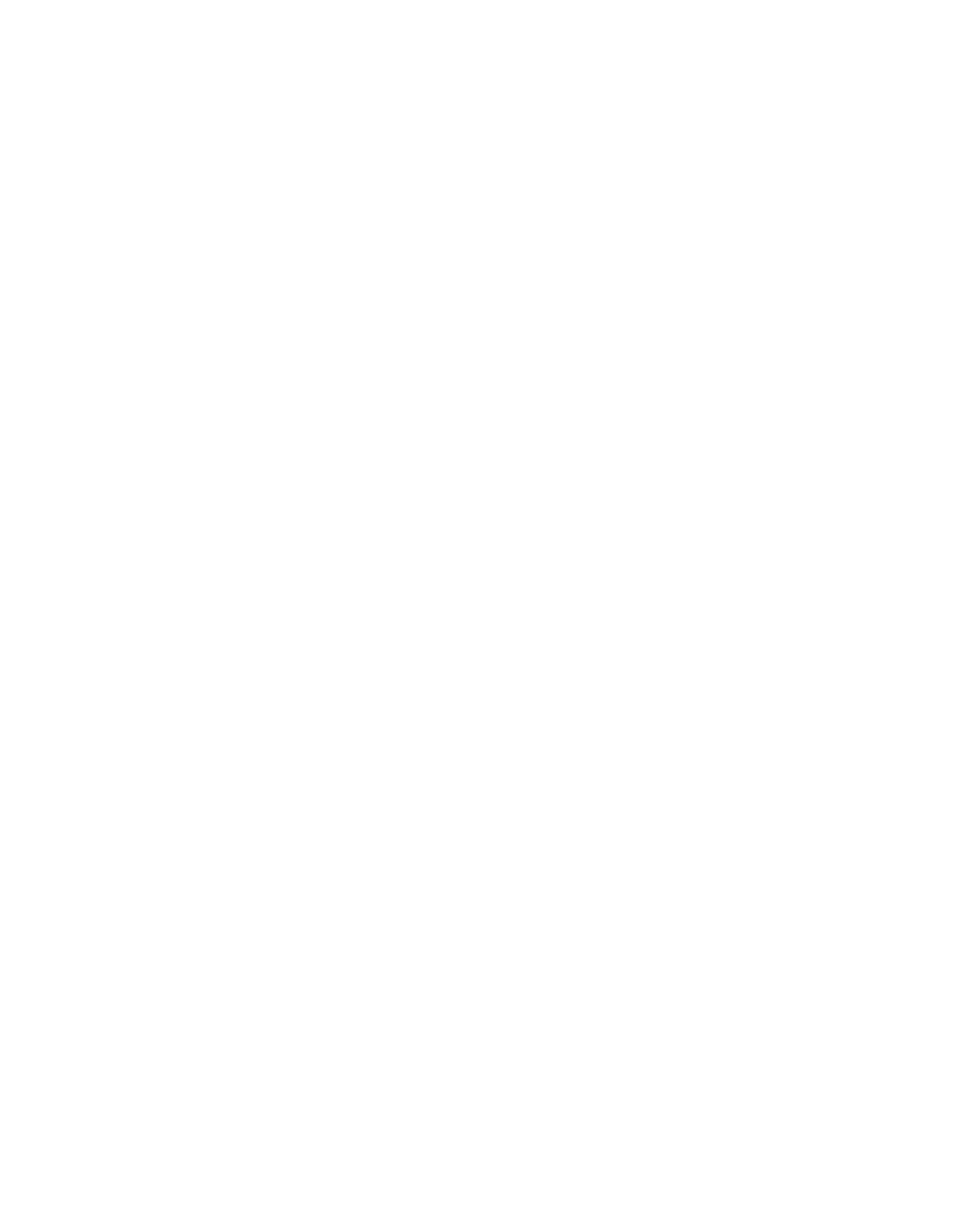### INTRODUCTION

The possible connection between public transit and crime has been a controversial issue for many years. Some individuals feel that transit provides easy access for criminals into neighborhoods in which they would otherwise not have access. At the same time, proponents of transit often feel that it is the transit station's surrounding neighborhood characteristics, such as population density and land use, that influence the amount and type of crime in the area. This debate can be difficult to sort out because new transit lines are often placed in the areas where they are needed most – neighborhoods with more dense population and/or employment centers. Recent research has attempted to untangle the neighborhood characteristics effect versus the transit effect in an attempt to answer the question, "What is transit's impact on a neighborhood's public safety?"

Several recent studies conducted in other jurisdictions suggest that the presence of a transit station does not impact the amount of crime in a neighborhood. For example, the Regional Transportation District in Denver found that crime did not increase after the opening of a new central corridor light rail line in [1](#page-2-0)994.<sup>1</sup> University of California Los Angeles Urban Planning researchers showed that neighborhoods bordering the Green Line light rail did not experience more crime after it opened in 1995. $^2$  $^2$  As such, the following studies described here were conducted to better understand the issue by examining the relationship between public transit and crime in San Diego County.

-



#### SANDAG STUDIES

SANDAG was awarded a transportation planning grant from the California Department of Transportation in 2006 to analyze crime patterns around transit stations. As part of this study, an informal working group was formed that included local law enforcement crime analysts, transit agency security, transit researchers, and transit planners. This group provided valuable input throughout the project.

<span id="page-2-0"></span><sup>1</sup> Denver Regional Transportation District (2006). Technical Memorandum: *Neighborhood vs. Station Crime Myths and Facts.* Denver, CO.

<span id="page-2-1"></span><sup>2</sup> Liggett, R., Loukaitou-Sideris, A., and Iseki, H. (2002). *Journeys to Crime: Assessing the Effects of a Light Rail Line on Crime in Neighborhoods.* Los Angeles, CA.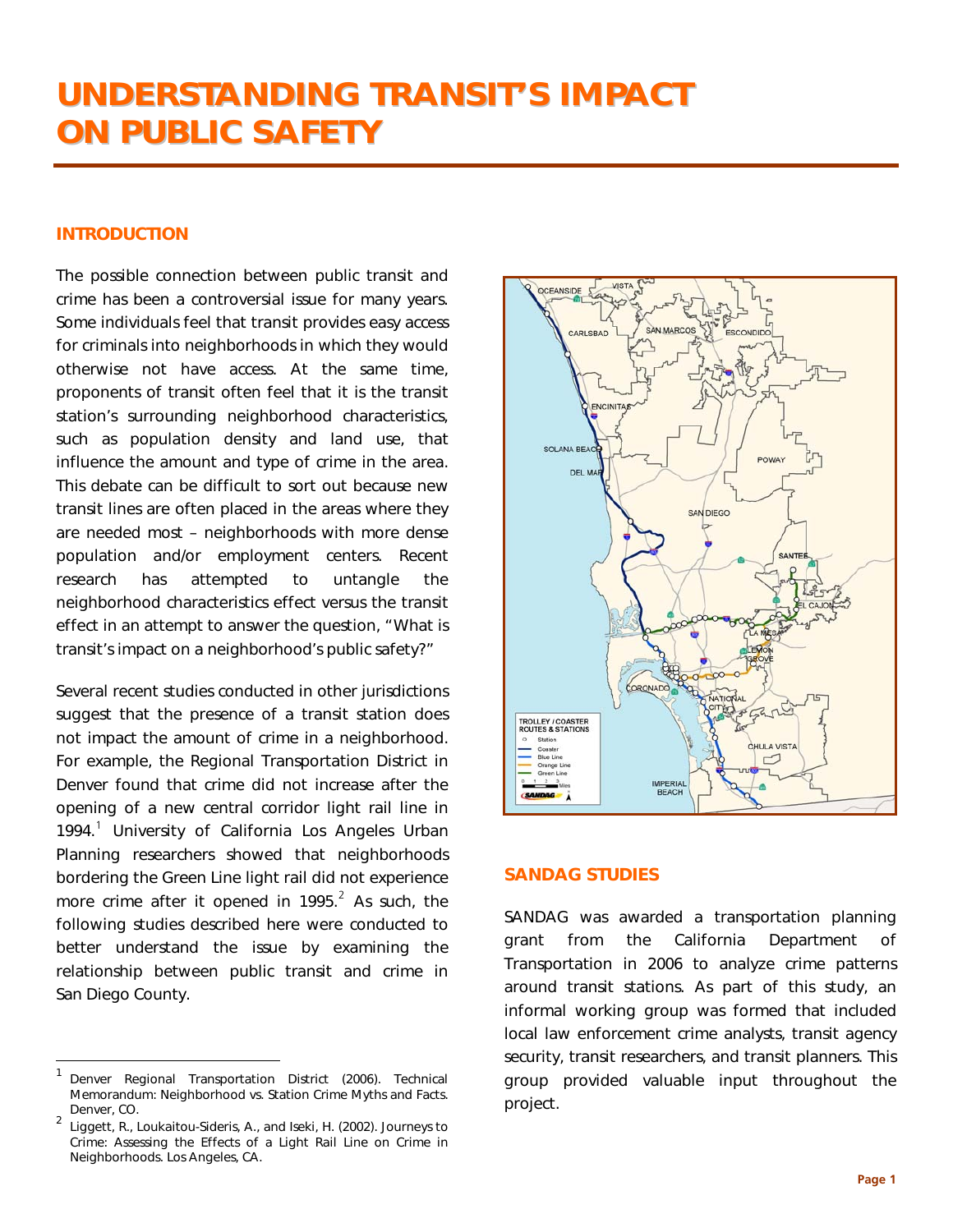The study examined whether the presence of a transit station (Trolley or COASTER stations) affected the amount of crime in a neighborhood.<sup>[3](#page-3-0)</sup> This analysis was conducted by: (1) comparing similar neighborhoods with and without a transit station; and (2) comparing crime rates before and after the implementation of the Green Line Trolley extension from the Mission San Diego Station to the 70th Street Station.

Comparing crime rates before and after the implementation of the Green Line extension was initially part of another SANDAG study, the 2006 Mission Valley Corridor Crime Study, that evaluated the extension's impact on crime and perceptions of crime and safety. As part of that study, residents in the immediate areas surrounding the Green Line extension were surveyed about their perceptions of crime and safety before and after the new transit line.

#### Comparing Neighborhoods With and Without Transit Stations

As part of the first study component, neighborhoods with a transit station were matched to areas without a transit station that had similar socioeconomic, demographic, and land use features in order to isolate a station's impact on neighborhood crime.

Neighborhoods with stations were matched to similar neighborhoods without stations using a method called Propensity Score Statistical Matching (PSM). Neighborhoods were defined as census block groups, which are geographic summary units used by the Census Bureau to report census data and range in population from 600 to 3,000 people. PSM was used to create a set of neighborhoods that could be compared to transit station neighborhoods in an attempt to isolate what the amount of crime would be "if the station had not been built." $4$ 

-

#### **NEIGHBORHOOD FACTORS MATCHED IN PSM MODEL**

- $\blacktriangleright$  total population
- $\blacktriangleright$  population density
- $\blacktriangleright$  ethnicity
- $\blacktriangleright$  median age
- $\blacktriangleright$  percent of families below poverty
- $\blacktriangleright$  income
- $\blacktriangleright$  educational attainment
- $\triangleright$  presence of children under the age of eighteen
- $\mathbf{r}$ female-headed households
- $\blacktriangleright$  housing type
- $\blacktriangleright$  renter-occupied
- $\blacktriangleright$  proportion zoned industrial
- $\blacktriangleright$  proportion zoned residential
- $\blacktriangleright$  proportion zoned commercial
- $\blacktriangleright$  presence of parking lot

Once neighborhoods were matched, the average number of Part I crimes, using year 2008 data, was calculated for both types of neighborhoods – those with transit and those without.<sup>[5](#page-3-2)</sup> The results showed that there were no statistically significant differences in the overall amount of crime between the two types of neighborhoods. The analysis also looked at all property crimes, motor vehicle thefts specifically, and violent crimes individually. Again, there were no statistically significant differences between transit and nontransit neighborhoods on any of these measures of crime.

<span id="page-3-2"></span><span id="page-3-0"></span> $3$  The COASTER is a commuter train that runs from north San Diego County to the downtown area of the City of San Diego. The Trolley is a light rail that has three lines, Blue, Orange, and Green (see map on page 1).

<span id="page-3-1"></span><sup>4</sup> For more information about PSM methodology, please refer to: 70; 41-55. Rosenbaum, P. R., D. B. Rubin. (1984). Reducing Bias in

Observational Studies Using Subclassification on the Propensity Score. *Journal of the American Statistical Association*, 79; 516-24.

 $5$  Part I crimes, also referred to as the FBI Index of Crimes, represents the compilation of crime data based on the standardized national system of classifying and counting reported crimes. Four violent offenses (willful homicide, forcible rape, robbery, and aggravated assault) and three property offenses (burglary, larceny theft, and motor vehicle theft) are included in this Index.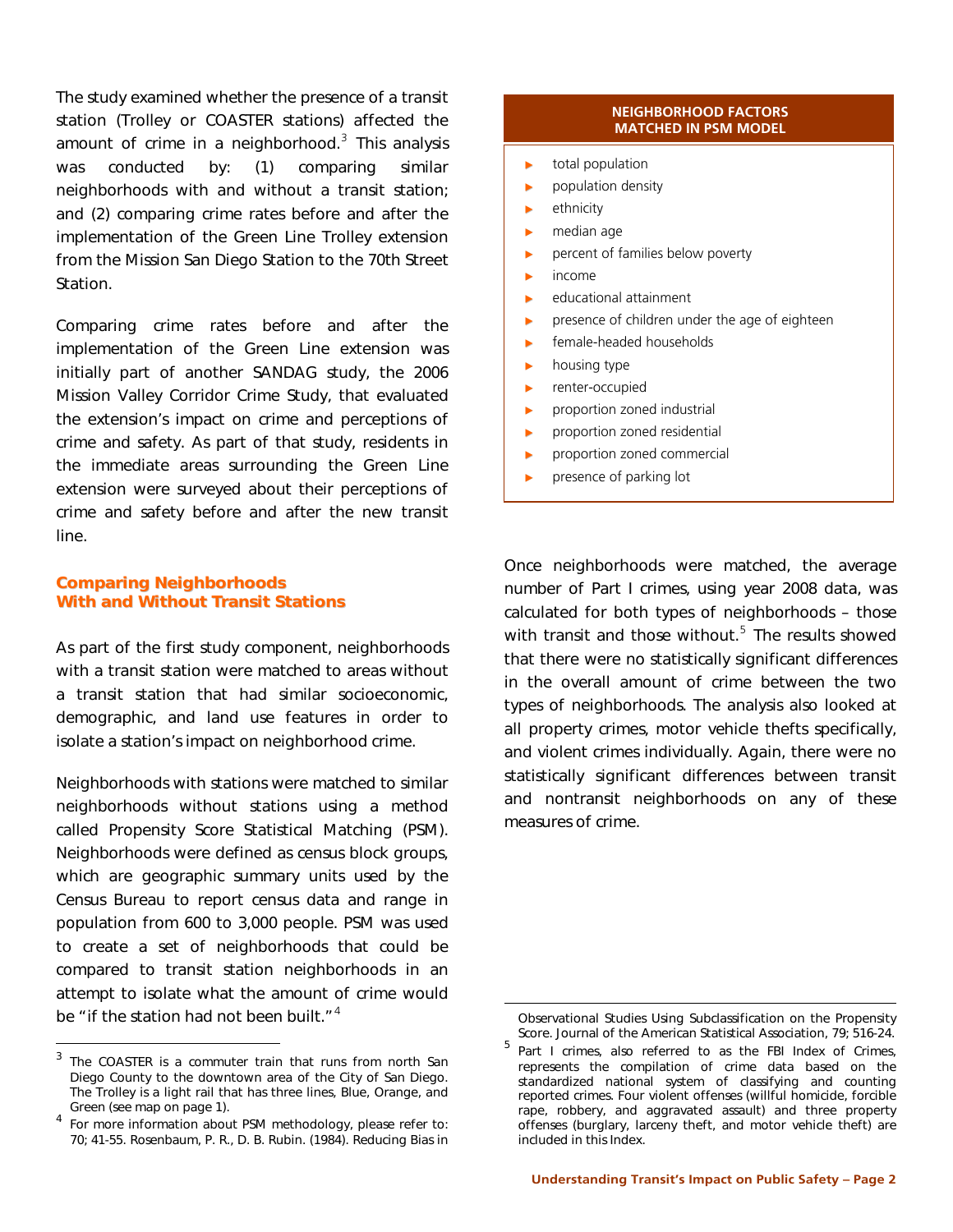#### Comparing Crime Rates and Perceptions<br>of Safety Pre- and Post-Station Presence of Safety Pre- and Post-Station Presence

The second part of the analysis studied crime data and residents' perception of crime and safety before and after the Green Line Trolley extension opened in July 2005. The new Trolley line extended from the Mission San Diego Station to the 70th Street Station.<sup>6</sup> It is important to understand residents' perceptions, as well as actual crime figures, because feelings of safety can be just as meaningful when studying transit's neighborhood impact.

SANDAG staff compiled Part I crime data for the eastern portion of the Mission Valley corridor (MV East), the City of San Diego, and San Diego County utilizing data available through the Automated Regional Justice Information System (ARJIS), along with assistance from the San Diego Police Department. The data for San Diego County represent crimes reported in the 18 incorporated cities, as well as the unincorporated areas of the County.



#### **Green Line Trolley Extension Did Not Impact Crime**

This recent transit extension provided an opportunity to study the impact that a station's presence has on local crime before and after it was built. Comparing rates before and after also attempts to control for neighborhood factors, which did not change drastically immediately before and after the Green Line's implementation. As already mentioned, this part of the analysis continued upon a previous SANDAG study conducted in 2006 that evaluated the Green Line Trolley extension's impact on crime and perceptions of crime in the Mission Valley corridor.

As shown in the graph, the area where the Green Line was extended (MV East) did not experience an increase in crime after it opened. Not only did crime rates not increase along the Green Line Trolley extension corridor, but they tended to follow both the City of San Diego and County's crime rates. Crime rate changes were consistent with the City and the County suggesting that the extension of the Green Line Trolley did not impact crime after it opened.

<span id="page-4-0"></span> $6$  Previously known as the Blue Line, the service started at the Old Town Station and ended at the Mission San Diego Station.